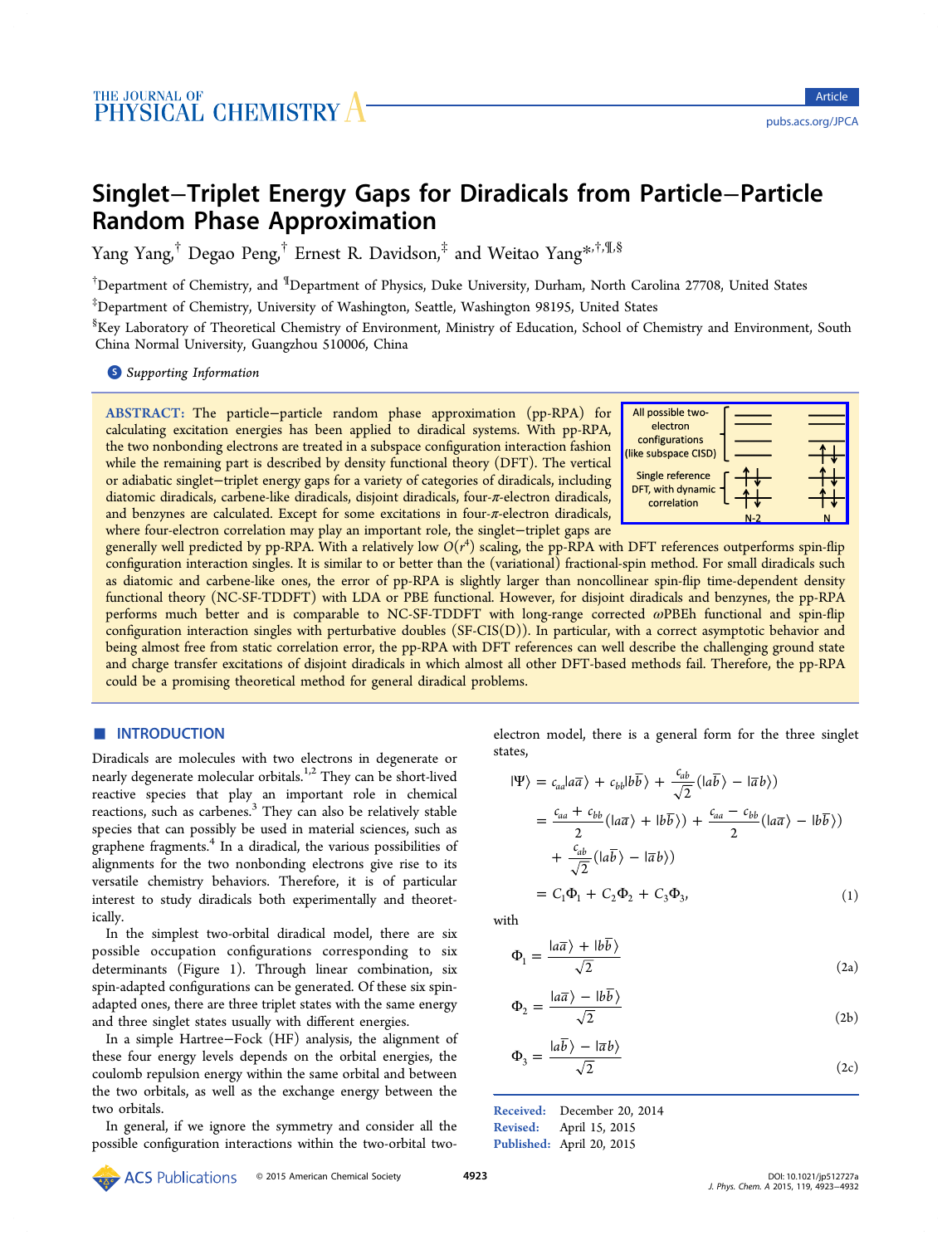<span id="page-1-0"></span>

Figure 1. Two-orbital diradical model. Of the six possible configurations, there are two singlets, two triplets, and two broken-symmetry configurations. The broken-symmetry confi[gurations can linearly combine and form a singlet and a triplet. The true sing](http://pubs.acs.org/action/showImage?doi=10.1021/jp512727a&iName=master.img-001.png&w=324&h=181)let wave functions can be obtained through configuration interaction of the singlet configurations.

Under an orbital transformation, for example, the following one,

$$
|A\rangle = \frac{|a\rangle + |b\rangle}{\sqrt{2}}\tag{3a}
$$

$$
|B\rangle = \frac{|a\rangle - |b\rangle}{\sqrt{2}}\tag{3b}
$$

the three component terms become

$$
\Phi_1 = \frac{IA\overline{A} + IB\overline{B}}{\sqrt{2}}\tag{4a}
$$

$$
\Phi_2 = \frac{A\overline{B}\rangle - \overline{A}B\rangle}{\sqrt{2}}\tag{4b}
$$

$$
\Phi_3 = \frac{IA\overline{A}\rangle - IB\overline{B}\rangle}{\sqrt{2}}\tag{4c}
$$

The form of the first term is unchanged and so are the triplet terms not shown here. This holds true for general unitary transformations. These transformed orbitals are useful for understanding and analyzing results in specific systems, although these orbitals do not necessarily diagonalize any one-electron Hamiltonian and cannot be assigned orbital energies from eigenvalues.

Usually, the most interesting states to chemists are the three triplet states and the one low-lying singlet states. This singlet state can be either a closed-shell singlet (for example, methylene<sup>5</sup>), or possibly be an open-shell singlet (for example, cyclobutadiene). The energy difference between the triplets and the low-ly[in](#page-7-0)g singlet differs from species to species, and can be used to predict the electronic properties and chemical reactivities of a given diradical.

Despite the long history of diradical problems,<sup>2,6−8</sup> it still remains a hot topic to pursue a theoretical method that can efficiently and accurately describe a diradical syste[m](#page-6-0)[, esp](#page-7-0)ecially its open-shell singlet state. Because of the energy neardegeneracy of the orbitals that diagonalize the one-body effective Hamiltonian, the open-shell singlet state has strong static correlation. In other words, the state has a strong multiconfiguration nature, and in order for it to be theoretically

well described, multireference methods are required. The commonly used multireference wave function methods include the complete active space self-consistent-field (CASSCF) and its second order perturbative treatment  $(CASPT2)<sup>9</sup>$  the multireference configuration interaction (MR-CI),<sup>10</sup> and the multireference coupled cluster theory (MR-CC).<sup>11,12</sup> [T](#page-7-0)hese methods are generally accurate. However, they ar[e c](#page-7-0)omputationally demanding and therefore limited to rela[tively](#page-7-0) small systems. Another category of methods that are commonly used is usually called the broken-symmetry  $(BS)$  approach.<sup>13–16</sup> In this approach, instead of directly describing the challenging open-shell singlet state, one uses unrestricted density f[unctio](#page-7-0)nal theory (UDFT) or unrestricted coupled cluster theory (UCC) to describe one of the broken-symmetry states (Figure 1), which is roughly a half open-shell singlet contaminated by a half triplet state and energetically lies approximately half way in between the triplets and the open-shell singlet state. The amount of spin-contamination can be further corrected by spinprojection.<sup>17,18</sup> Despite its low cost and great popularity, the broken-symmetry approach is an indirect method of obtaining the open-[shell](#page-7-0) singlet, whose SCF calculation only targets on the spin-contaminated BS state; moreover, the spin projected DFT is also reported to lead to degraded potential energy surfaces.<sup>19</sup>

In the past few years, some new methods were developed and sho[we](#page-7-0)d their strength in describing diradical systems. One of them is the fractional-spin method<sup>20</sup> or the variational fractional-spin method. $21$  They are able to directly obtain the open-shell singlet state without spin c[on](#page-7-0)tamination using a fractionally occupied [stat](#page-7-0)e. This category of methods is the fractional-spin version of delta-SCF approach,<sup>13,22</sup> and it can obtain good singlet-triplet (ST) gaps  $(E_S-E_T)$  for many types of diradicals;<sup>20,21</sup> however, because of the limit[ation](#page-7-0)s of current density functional approximations (DFAs), the (variational) fraction-spi[n me](#page-7-0)thod suffers from DFA's intrinsic static  $\arctan$  error<sup>23,24</sup> and therefore cannot well describe diradicals with disjoint features.<sup>21</sup> Another category of new methods uses th[e co](#page-7-0)ncept of spin flip.<sup>25,26</sup> These methods include spin-flip equation-of-m[otio](#page-7-0)n coupled cluster theory (SF-EOM-CC),27−<sup>29</sup> spin-flip configura[tion](#page-7-0) interaction (SF-CI),<sup>30,31</sup> restricted active space spin-flip configuration interaction  $(RAS-SF-CI)^{32,33}$  $(RAS-SF-CI)^{32,33}$  $(RAS-SF-CI)^{32,33}$  and spin-flip time-dependent density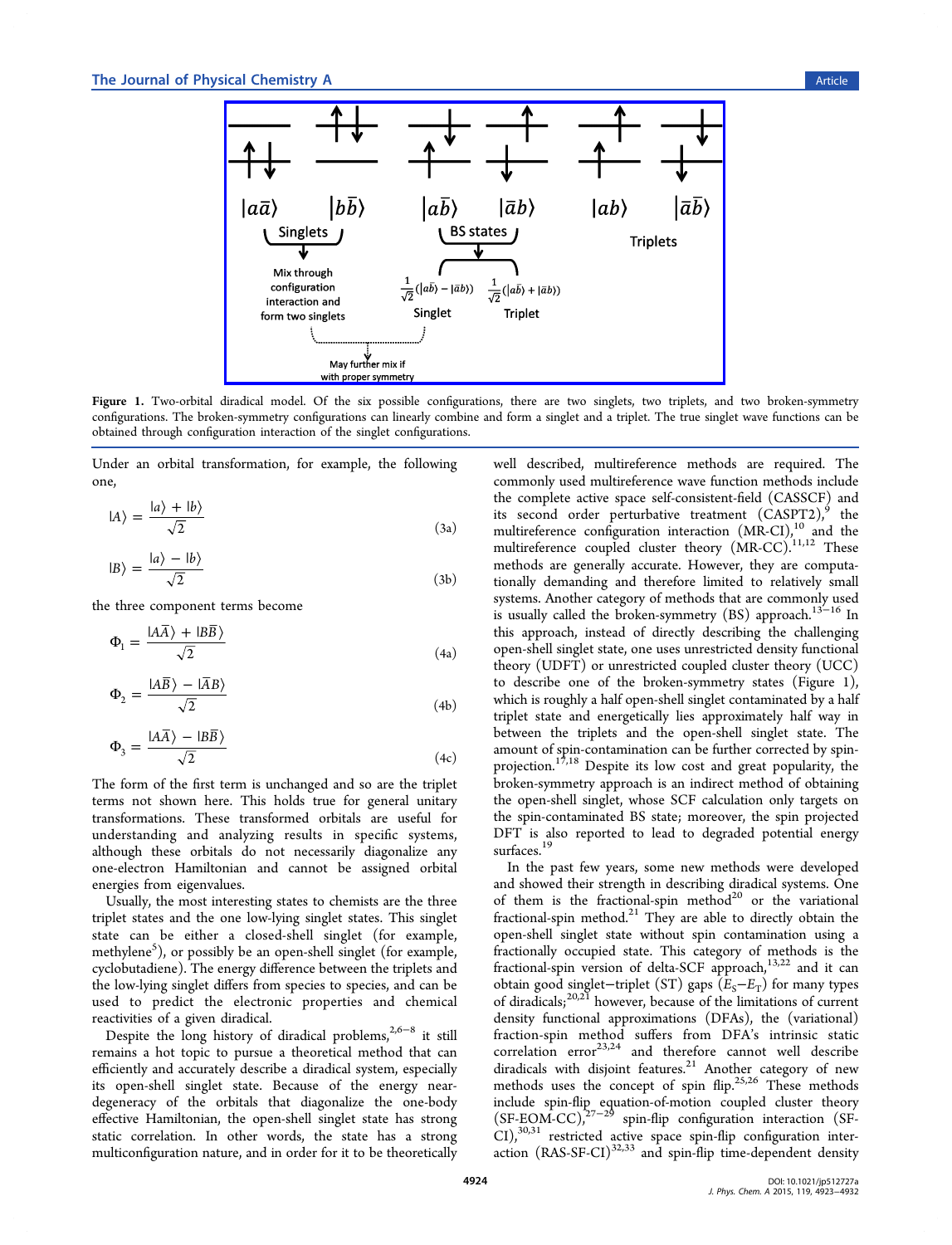<span id="page-2-0"></span>functional theory (SF-TDDFT) with either collinear<sup>34</sup> or noncollinear kernel.<sup>35–37</sup> These spin-flip methods start with an open-shell high-spin triplet and obtain singlet states th[ro](#page-7-0)ugh spin-flip excitation [ope](#page-7-0)rators. With an unrestricted initial reference, these spin-flip methods can obtain improved results over the BS approach for diradicals<sup>31,32,34,38−41</sup> with a tolerably small amount of spin contamination. Among these methods, SF-CIS and SF-TDDFT are able t[o](#page-7-0) [achieve lo](#page-7-0)w  $O(r^4)$  scaling, which makes them applicable to large systems. The introduction of noncollinear kernel<sup>35−37</sup> improved the original collinear SF-TDDFT, although at the cost of being more functional sensitive.<sup>42</sup> With a restr[icted](#page-7-0) open-shell calculation and by applying spin-adapted operators and the tensor reference, one can [for](#page-7-0)mulate spin-pure and spin-complete SF- $TDDFT.<sup>43-45</sup>$ 

Recently, we employed the pairing matrix fluctuation<sup>46</sup> or the time-dep[enden](#page-7-0)t density functional theory with pairing field  $(TDDFT-P)^{47}$  to solve excitation problems. Results s[ho](#page-7-0)w that even the first-order approximation, particle−particle random phase appr[oxi](#page-8-0)mation (pp-RPA), can well describe single, double, charge transfer, and Rydberg excitations.<sup>46,48</sup> It is also shown by Zhang et al. that pp-RPA is able to perform geometry optimization for excited states as well as the grou[nd](#page-7-0) [sta](#page-8-0)te, and it is also able to describe single-bond breaking.<sup>49</sup> The higherorder approximation of pp-RPA with an additional particle− hole excitation was also tested on some small s[yst](#page-8-0)ems.<sup>30</sup> In this paper, we will treat the ST gaps in diradical systems as an excitation problem and apply pp-RPA to this c[hall](#page-8-0)enging problem. We will use several well studied molecules to show the generally good performance of pp-RPA. This paper is organized as follows. In the Methods section, we briefly review the theory of pp-RPA for calculating excitation energies and discuss its ability to solve diradical problems. Then we present the Results and Discussions. Finally we give our Conclusion.

## ■ METHODS

The [pp-RPA](#page-3-0) [excitation](#page-3-0) [form](#page-3-0)ula can be derived i[n](#page-6-0) [many](#page-6-0) [way](#page-6-0)s. The equation-of-motion formalism $51,52$  is an easy starting point and it justifies the use of Hartree−Fock (HF) references. Through pairing matrix fluctuati[on](#page-8-0)<sup>[46,](#page-8-0)53,54</sup> or the TDDFT-P theory, $47$  the use of DFT references can be introduced and well justified. In this paper, we will [no](#page-7-0)[t red](#page-8-0)erive the pp-RPA equati[on.](#page-8-0) For readers who are interested in the theory, please refer to refs 46, 47, and 51−54.

The pp-RPA working equation takes the following form,

$$
\begin{bmatrix} \mathbf{A} & \mathbf{B} \\ \mathbf{B}^{\dagger} & \mathbf{C} \end{bmatrix} \begin{bmatrix} \mathbf{X} \\ \mathbf{Y} \end{bmatrix} = \omega \begin{bmatrix} \mathbf{I} & \mathbf{0} \\ \mathbf{0} & -I \end{bmatrix} \begin{bmatrix} \mathbf{X} \\ \mathbf{Y} \end{bmatrix}
$$
 (5)

with the matrix elements

$$
A_{ab,cd} = \delta_{ac}\delta_{bd}(\epsilon_a + \epsilon_b) + \langle ab||cd\rangle \tag{6a}
$$

$$
B_{ab,ij} = \langle ab \vert \vert ij \rangle \tag{6b}
$$

$$
C_{ij,kl} = -\delta_{ik}\delta_{jl}(\epsilon_i + \epsilon_j) + \langle ij||kl\rangle
$$
\n(6c)

The definition of two-electron integrals is

$$
\langle pq||rs \rangle \equiv \langle pq|rs \rangle - \langle pq|sr \rangle \tag{7}
$$

and

$$
\langle pq|rs \rangle \equiv \int dx \, dx' \frac{\phi_p^*(\mathbf{x}) \, \phi_q^*(\mathbf{x}') \, \phi_r(\mathbf{x}) \, \phi_s(\mathbf{x}')}{|\mathbf{r} - \mathbf{r}'|} \tag{8}
$$

In this paper, we adopt the convention that  $a,b,c,d$  are for unoccupied molecular orbitals, i,j,k,l for occupied orbitals, and  $p,q,r,s$  for general orbitals. The eigenvalues  $\omega$ 's can represent two-electron addition energies if the normalization sign of the corresponding eigenvector is positive or two-electron removal energies if the normalization sign is negative.

Starting from an  $(N - 2)$ -electron (two-electron deficient) reference, through the two-electron addition process, the system can reach a series of its N-electron states (neutral states), including both the ground state and excited states. The eigenvalues in eq 5 represent the transition energy from the  $(N)$ − 2)-reference to the final neutral states. Then if we subtract two transition energies, the difference will be the energy gap between the two involved neutral states. Specifically, if one neutral state is the ground state  $|0,N\rangle$ , and the other is an excited state  $|n,N\rangle$ , then the energy difference is the excitation energy,

$$
E_n^N - E_0^N = (E_n^N - E_{\text{ref}}^{N-2}) - (E_0^N - E_{\text{ref}}^{N-2}) = \omega_n - \omega_0
$$
\n(9)

It is worth noting that in wave function theory, the double electron-attachment equation-of-motion coupled cluster theory  $(DEA-EOM-CC)^{55,56}$  has also been applied to excitation problems with the same philosophy. The difference is that pp-RPA can use [DFT](#page-8-0) to describe the  $(N - 2)$ -electron system, and the employment of single-determinant references makes it computationally more practical to large systems. Through direct diagonalization, the whole excitation spectrum can be obtained with an  $O(r^6)$  scaling, where r is the number of occupied orbitals, or the number of virtual ones, depending on which number is larger. However, an iterative Davidson method with a lower  $O(r^4)$  scaling can be implemented to capture the lowest few excitations.<sup>48</sup>

In a diradical system, when we remove the two nonbonding electrons, the remain[ing](#page-8-0)  $(N-2)$ -electron system is usually a well-behaved closed-shell singlet species without dramatic static correlation. Therefore, the  $(N - 2)$ -electron reference can be well described by some well-known density functionals, such as  $B3LYP<sup>57,58</sup>$  or PBE.<sup>59</sup> In contrast, the two nonbonding electrons, which dominate the chemical behavior of a diradical, show [stron](#page-8-0)g static [co](#page-8-0)rrelation and need more accurate multireference descriptions, such as CASSCF, CASPT2, or MR-CI. Through a seamless combination of DFT for the  $(N -$ 2)-electron reference and a subspace CI for the two nonbonding electrons (Figure 2), the pp-RPA is expected to describe diradicals well with a low cost.

Our spin-adapted pp-RPA $^{60}$  is implemented in the local QM4D package.<sup>61</sup> A Davidson algorithm is used to calculate the lowest few exciations.<sup>48</sup> [W](#page-8-0)e report our results on four



Figure 2. Pp[-RPA combines DFT with wave function m](http://pubs.acs.org/action/showImage?doi=10.1021/jp512727a&iName=master.img-002.png&w=145&h=76)ethods. The (N−2)-electron system is described by single reference DFT. The two electrons added in can form any two-electron configuration within the virtual space, resembling a subspace configuration interaction singles and doubles (CISD).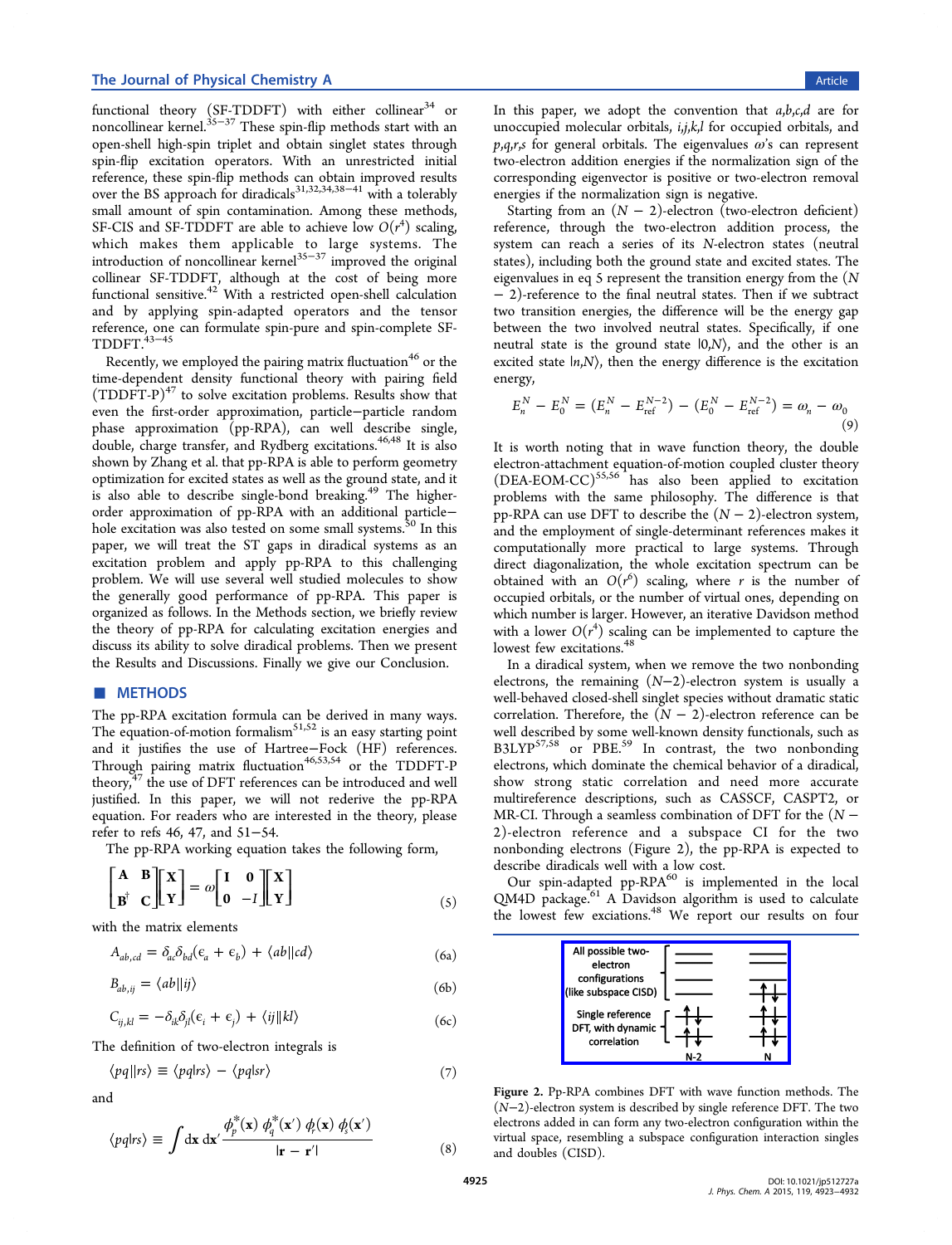<span id="page-3-0"></span>

|                | exp <sup>b</sup> | pp-HF | pp-B3LYP | $pp-PBE$ | $(V)$ FS-PBE <sup>c</sup> | $SF-CISd$ | $SF-CIS(D)^d$ | $SF-LDAe$ |
|----------------|------------------|-------|----------|----------|---------------------------|-----------|---------------|-----------|
| NH             | 35.9             | 30.9  | 38.5     | 40.5     | 41.1                      | 40.7      | 37.1          | 35.6      |
| $OH+$          | 50.5             | 45.5  | 52.3     | 54.2     | 54.8                      | 53.6      | 50.2          | 48.8      |
| NF             | 34.3             | 28.6  | 28.7     | 28.3     | 34.0                      | 40.8      | 35.3          | 30.3      |
| O <sub>2</sub> | 22.6             | 23.1  | 23.6     | 23.5     | 26.2                      | 33.4      | 24.6          | 23.7      |
| <b>MAE</b>     |                  | 4.1   | 2.8      | 3.8      | 3.4                       | 6.3       | 1.1           | 1.8       |

a<br>The geometries for pp-RPA calculations are adopted from ref 20. Aug-cc-pVDZ basis set is used for all pp-RPA calculations. The adiabatic gap correction is based on eq 10a. b Experimental values from ref 63. CVariational) fractional-spin results from ref 21 with 6-311++G(2d,2p) basis set.<br>
d'Spin-flin CI results from ref 38 with co-pVOZ basis set espin-flin TDI Spin-flip CI results from ref 38 with cc-pVQZ basis set. <sup>e</sup> Spin-fl[ip](#page-7-0) TDLDA with noncollinear kernel results from ref 36 with TZ2P basis set.

|  |  |  | Table 2. Adiabatic Singlet-Triplet Gaps (in kcal/mol) for Carbene-like Diradicals <sup>a</sup> |  |  |  |
|--|--|--|------------------------------------------------------------------------------------------------|--|--|--|
|  |  |  |                                                                                                |  |  |  |

|                   |             | ref $1^b$ | ref $2^c$ | pp-HF   | pp-B3LYP | $pp-PBE$ | $(V)$ FS-PBE <sup>d</sup> | $SF-CIS^f$ | $SF\text{-}CIS(D)^f$ | $SF-LDAg$ | $SF-PBEg$ | $SF-B3LYPi$ |
|-------------------|-------------|-----------|-----------|---------|----------|----------|---------------------------|------------|----------------------|-----------|-----------|-------------|
| CH <sub>2</sub>   | $^{1}A_{1}$ | 9.0       | 9.7       | $-2.4$  | 3.7      | 5.9      | 15.7                      | 20.4       | 14.1                 | 11.8      | 12.3      | 0.4         |
|                   | ${}^1B_1$   | 31.7      | 32.5      | 26.3    | 32.0     | 33.5     | 36.2                      | 43.2       | 38.0                 | 30.7      | 32.3      | 23.2        |
|                   | $2^1A_1$    |           | 58.3      | 45.6    | 52.9     | 54.8     | $\boldsymbol{e}$          | 83.0       | 68.1                 | 61.7      | 64.9      | 46.1        |
| $NH2+$            | $A_1$       | 29.0      | 28.9      | 12.8    | 23.1     | 25.7     | 35.5                      | 38.6       | 30.9                 | 29.6      | 31.3      | 17.3        |
|                   | ${}^1B_1$   | 43.6      | 43.0      | 36.5    | 42.0     | 43.7     | 47.8                      | 49.6       | 45.2                 | 40.8      | 43.3      | 31.8        |
|                   | $2^1A_1$    |           | 76.5      | 62.3    | 70.2     | 72.5     | $\it e$                   | 100.9      | 83.8                 | 81.2      | 86.1      | 62.9        |
| SiH <sub>2</sub>  | $^1A_1$     | $-21.0$   | $-20.6$   | $-24.9$ | $-28.7$  | $-28.3$  | $-16.1$                   | $-11.6$    | $-17.9$              | $-21.5$   | $-22.2$   | $-30.1$     |
|                   | $B_1$       | 23.5      | 24.1      | 24.0    | 26.3     | 26.4     | 24.0                      | 39.2       | 31.0                 | 19.0      | 20.3      | 16.3        |
|                   | $2^1A_1$    |           | 57.0      | 51.7    | 54.0     | 52.7     | $\boldsymbol{e}$          | 79.4       | 70.9                 | 52.4      | 56.2      | 46.6        |
| $PH_2^+$          | $^1A_1$     | $-17.0$   | $-18.3$   | $-25.2$ | $-24.6$  | $-23.5$  | $-12.8$                   | $-8.9$     | $-15.7$              | $-19.3$   | $-19.0$   | $-29.2$     |
|                   | $B_1$       | 27.0      | 27.6      | 28.9    | 30.1     | 30.2     | 28.8                      | 41.0       | 33.5                 | 22.4      | 24.5      | 18.4        |
|                   | $2^1A_1$    |           | 65.6      | 60.6    | 61.1     | 59.9     | $\boldsymbol{e}$          | 95.8       | 76.9                 | 58.8      | 64.6      | 51.5        |
| MAE1 <sup>h</sup> |             |           |           | 6.8     | 4.3      | 3.5      | 4.2                       | 10.7       | 4.2                  | 2.4       | 1.9       | 9.7         |
| MAE2 <sup>i</sup> |             |           |           | 7.6     | 4.3      | 3.7      |                           | 15.5       | 6.2                  | 3.2       | 2.7       | 10.8        |

a<br>The geometries for pp-RPA calculations are adopted from ref 38. Aug-cc-pVDZ basis set is used for all pp-RPA calculations. The adiabatic gap correction is based on eq 10a.  ${}^{b}$ Experimental values for CH<sub>2</sub> from ref 70. MR-CI values for NH<sub>2</sub><sup>+</sup> from ref 71. Experimental values for SiH<sub>2</sub> from refs 72 and 73. Experimental values for  $PH_2^+$  from ref 74.  ${}^{\circ}$ EOM-SF-CCSD(dT)/aug-cc-pVQZ results from ref 42.  ${}^d$ (Variational) fractional-spin results From ref 21 with 6-311++G(2d,2p) basis set.  $e$ (Variat[ion](#page-7-0)al) fractional-spin methods are not able to capture the  $2^{1}A_{1}$  state. *Spin-flip* CI results from  $e^{-(2a+1)}$  is the  $e^{-(2a+1)}$  state.  $f$  spin-flip CI results f ref 38 with TZ2P basis set. <sup>8</sup>Spin-flip TDDFT with noncollinear kern[el](#page-8-0) [r](#page-8-0)esults from ref 42 with cc-pVTZ b[asi](#page-8-0)s set. <sup>h</sup>Due to limited data in ref 1, 2<sup>1</sup>A<sub>1</sub> [dat](#page-8-0)a ar[e](#page-8-0) [no](#page-8-0)t counted in [w](#page-7-0)hen MAE is calculated. <sup>*'[All](#page-8-0) excitation values are taken into account when compari[ng](#page-7-0) with data from ref 2. Error for (V)FS-*</sup> PB[E i](#page-7-0)s [not](#page-7-0) calculated because of the lack of  $2^1A_1$  data.

diatomic diradicals (NH, OH<sup>+</sup>, NF, O<sub>2</sub>), four carbene-like diradicals  $(\text{CH}_2,\text{NH}_2^+, \text{SiH}_2,\text{PH}_2^+),$  three disjoint diradicals  $(\cdot$  $CH_2CH_2CH_2$ ;  $CH_2CH_2CH_2CH_2CH_2CH_2CH_2$ ;  $CH_2CH_2CH_2CH_2$  $CH_2CH_2C(CH_3)H$ ), two four-electron diradicals (cyclobutadiene  $(C_4H_4)$  and TMM  $(C(CH_2)_3)$ , and three benzyenes (*o*-,  $m$ -,  $p$ -). The optimized geometries are adopted from their original references and summarized in the Supporting Information.<sup>62</sup> ST gaps for these diradicals are calculated through pp-RPA with HF, B3LYP, and PBE functi[onals, which](#page-6-0) [include di](#page-6-0)ff[ere](#page-8-0)nt percentages of HF exchange. The aug-ccpVDZ basis set, which has been shown in our previous paper<sup>48</sup> to give converged excitation energies, is adopted in all pp-RPA calculations. Vertical ST gaps  $E_{\mathcal{S}_v}$  are directly calculated with [eq](#page-8-0) 9, while adiabatic gaps  $E_{g_a}$  are calculated from  $E_{g_v}$ , plus a correction on the potential energy curves obtained from SCF [ca](#page-2-0)lculations for the N-electron system. Two flavors of correction can be employed, either on the triplet energy curve 10a or on the singlet energy curve 10b, depending on which N-electron spin state can be better described by the functional used.

$$
Eg_a = E_{S, Sgeo} - E_{T, Tgeo} = Eg_{v, Sgeo} + (E_{T, Sgeo} - E_{T, Tgeo})
$$
\n(10a)

$$
Eg_a = E_{S, Sgeo} - E_{T, Tgeo} = Eg_{v, Tgeo} + (E_{S, Sgeo} - E_{S, Tgeo})
$$
\n(10b)

In most cases, the N-electron triplet state is b[ett](#page-6-0)er described by single reference methods. Therefore, the correction based on eq 10a is adopted unless specifically specified.

## ■ RESULTS AND DISCUSSIONS

Diatomic Diradicals. The test set of diatomic diradicals are adopted from a previous fractional-spin study.<sup>20</sup> This set of diradicals was also well investigated and benchmarked earlier by sp[in](#page-7-0)-flip methods.<sup>36,38</sup> There are four diradicals in this set: NH,  $OH<sup>+</sup>, NF,$  and  $O<sub>2</sub>$ , which are two pairs of isoelectronic species. Although their g[eome](#page-7-0)tries are simple and characterized by a single bond length, their electronic structures are nontrivial. For these diradicals, the configuration  $\Phi_2$  and  $\Phi_3$  in eq 2a and 3a span a degenerate irreducible representation, generating a 2 fold degenerate singlet  ${}^{1}\Delta$  state. The triplet  ${}^{3}\Sigma$  stat[e is](#page-0-0) bel[ow](#page-1-0) the  ${}^{1}\Delta$  state, while the singlet  ${}^{1}\Sigma$  state is above it. The calculated singlet–triplet  $($ <sup>1</sup> $\tilde{\Delta}$ <sup>-3</sup>∑) gaps are summarized in Table 1. Overall, there is a good agreement between pp-RPA calculations and experimental results. With the aug-cc-pVDZ basis set, the pp-RPA with HF reference (pp-RPA-HF, or pp-HF for short), which has no dynamic correlations for the  $(N -$ 2)-reference, also performs well for these small molecules with a small underestimation of the ST gaps. The pp-RPA with DFT references performs better and the mean absolute error for pp-RPA-B3LYP is as small as 2.8 kcal/mol. These pp-RPA results are better than SF-CIS (MAE 6.3 kcal/mol) and comparable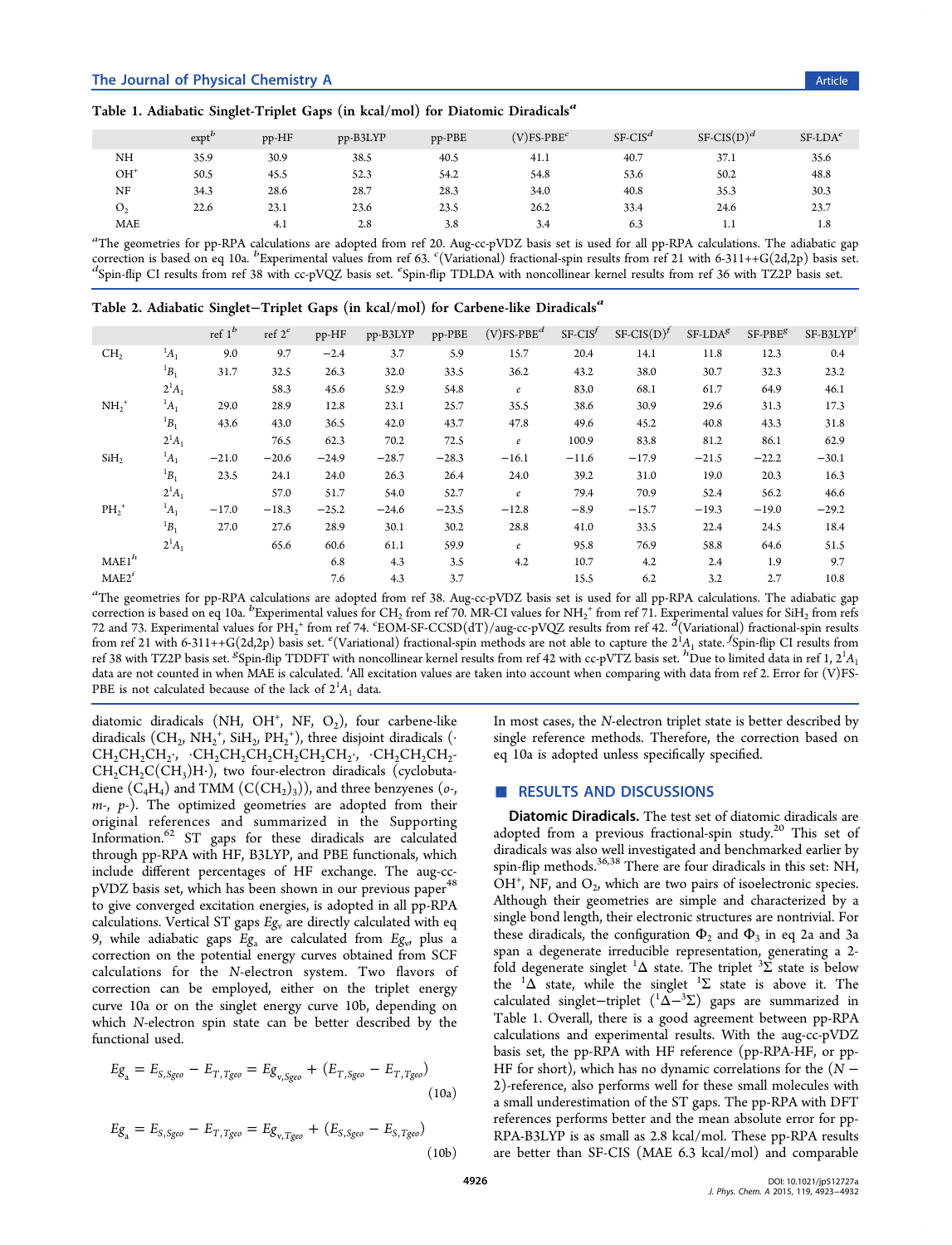| $SF$ - $\omega$ PBEh <sup>d</sup> |
|-----------------------------------|
|                                   |
| 0.0                               |
| 133.2                             |
| 133.6                             |
| $-0.6$                            |
| 113.3                             |
| 127.6                             |
|                                   |

<sup>a</sup>For pp-RPA calculations, the geometry of ·CH<sub>2</sub>CH<sub>2</sub>CH<sub>2</sub>· is adopted from ref 21, and the geometries of ·CH<sub>2</sub>(CH<sub>2</sub>)4CH<sub>2</sub>· and ·CH<sub>2</sub>(CH<sub>2</sub>)4C(*CH*<sub>3</sub>) H• are adopted from ref 42. Aug-cc-pVDZ basis set is used for all pp-RPA calculations.  ${}^b$ CASPT2(2,4)/6-311++G(2d,2p) result for ·CH<sub>2</sub>CH<sub>2</sub>·CH<sub>2</sub>·CH<sub>2</sub>·CH<sub>2</sub>·CH<sub>2</sub>·CH<sub>2</sub>·CH<sub>2</sub>·CH<sub>2</sub>·CH<sub>2</sub>·CH<sub>2</sub>·CH<sub>2</sub>·CH<sub>2</sub>·CH<sub>2</sub>·CH<sub>2</sub>· from ref 21. EOM-SF-CCSD(dT)/6-311G(d) results for  $CH_2(CH_2)_4CH_2$ · and  $CH_2(CH_2)_4C(H_3)H$ · from ref 42.  $\lq$ (Variational) fractional-spin result from ref 21 with [6-3](#page-7-0)11++G(2d,2p) basis set.  ${}^{d}$ SF-TDDFT with nonc[ollin](#page-7-0)ear kernel results from ref 42 with cc-pVTZ basis set.

with (V[\)FS](#page-7-0)-PBE (MAE 3.4 kcal/mol). However, SF-CIS(D)/ cc-pVDZ an[d](#page-7-0) SF-TDLDA/TZ2P with noncollinear kernel (NC-SF-TDLDA) have mean absolute error even below 2 kcal/ mol, which shows their good performances in these very small diradicals.

Carbene-like Diradicals. Carbene and carbene-like diradicals are important species that are widely used in organic chemistry.<sup>3</sup> Here we choose a well-studied set<sup>20,21,38,42</sup> for testing purposes. This set includes  $\mathrm{CH}_2$ ,  $\mathrm{NH}_2^+$ ,  $\mathrm{SiH}_2$ , and  $\mathrm{PH_2}^+$ , which are [a](#page-6-0)lso two pairs of isoelectronic molecule[s. Unlike](#page-7-0) the previous diatomic diradicals, carbene-like diradicals have nondegenerate frontier orbitals—one  $\sigma$  orbital and one  $\pi$ orbital—with different symmetry, which means the open-shell singlet  $(\sigma^1\ \pi^1)$  and closed-shell singlet  $(\sigma^2 \text{ or } \pi^2)$  cannot further mix through configuration interaction. Take methylene as an example. The lowest state is triplet  ${}^{3}B_{1}$  with one electron occupying  $σ$  and another one occupying  $π$ . Then the closedshell singlet  ${}^{1}A_{1}$  comes next with mostly the  $\sigma$  orbital doubly occupied and a small contribution from  $\pi$  orbital doubly occupied. The open-shell singlet  ${}^{1}B_{1}$  with singly occupied  $\sigma$  and  $\pi$  is the third state and finally there is another closed-shell  ${}^{1}A_1$ which is mostly the  $\pi$  orbital doubly occupied. Despite the relatively simple orbital picture, the energy alignment might change greatly depending on the center atom and the surrounding environments. For example, in  $PH_2^+$  and  $SiH_2$ , the order of  ${}^{3}B_1$  and the first  ${}^{1}A_1$  is switched compared to  $CH_2$ and  $NH_2^+$ , resulting in a negative ST gap; Chen et al.<sup>5</sup> also have theoretically attempted to lower the energy of the  $\pi$ -doubly occupied  ${}^{1}A_1$  state to make it the ground state b[y](#page-7-0) a proper choice of ligand groups.

The pp-RPA results for these carbene-like diradicals are summarized in Table 2. For methylene, the first adiabatic ST gap historically<sup>64,65</sup> had been a puzzle, in which the value was finally agreed by expe[rim](#page-3-0)ents and calculations to be as small as only 9 kcal/[mol.](#page-8-0)<sup>66,67</sup> The pp-RPA with B3LYP and PBE references reasonably predicts the adiabatic gap to be 3.7 and 5.9 kcal/mol, res[pecti](#page-8-0)vely. For the HF reference, the gap is predicted to be negative (−2.4 kcal/mol), which shows that here the HF reference is not as good as DFT references. The (variational) fractional-spin method overestimates the gap (15.7 kcal/mol) and so do SF-CI (20.4 kcal/mol) and SF-CIS(D) (14.1 kcal/mol). The SF-TDDFT with noncollinear kernels greatly depends on functionals, with the hybrid B3LYP functional greatly underestimating the gap, while the local LDA and PBE functional well predict the gap. For the next gap between  ${}^{3}B_{1}$  and  ${}^{1}B_{1}$  states, the result of pp-RPA with DFT references (32.0 kcal/mol for B3LYP and 33.5 kcal/mol for PBE), together with SF-TDLDA (30.7 kcal/mol) and SF-

TDPBE (32.3 kcal/mol), is even [clo](#page-7-0)ser to the reference value  $(31.7 \text{ kcal/mol})$  than that [of](#page-7-0) [S](#page-7-0)F-CIS(D)  $(38.0 \text{ kcal/mol})$ . SF-CIS and SF-B3LYP still have large systematic errors. The gap between  ${}^{3}B_1$  and the second  $1A^{\bar{1}}$  is similar, with pp-PBE and SF-TDLDA performing the best.

It is also worth noting that many existing works $67-69$  show that at the optimized singlet geometry for methylene, the singlet energy is very close to or even lower than [the](#page-8-0) triplet energy. Therefore, a very small or negative vertical gap is expected. With pp-RPA, we also observed this phenomenon, with −7.3 and −4.5 kcal/mol vertical ST gap obtained with B3LYP and PBE references, respectively (see Supporting Information $^{62}$  for detailed data).

For other carbene-like molecules, the results ar[e similar to](#page-6-0) [methylene.](#page-6-0) [In](#page-8-0)terestingly, the pp-RPA results with B3LYP reference-more HF exchange than PBE and less HF exchange than HF-mostly lie between the results with PBE and those with HF references. This phenomenon implies that the amount of HF exchange and its related virtual orbital energy alignments may play an important role in achieving good accuracy. Overall, for this test set, pp-RPA with DFT references-with no or a small amount of HF exchange—perform well with 4.3 kcal/mol MAE for the B3LYP reference and 3.5 or 3.7 kal/mol for the PBE reference. Although they are still not as good as SF-TDLDA (2.4 or 3.2 kcal/mol) and SF-TDPBE (1.9 or 2.7 kcal/ mol), they are much better than SF-CIS (10.7 or 15.5 kcal/ mol) and SF-TDB3LYP (9.7 or 10.8 kcal/mol), and similar to or slightly better than (V)FS-PBE (4.2 kcal/mol) and SF- $CIS(D)$  (4.2 or 6.2 kcal/mol).

Disjoint Diradicals. Disjoint diradicals are problematic for the (variational) fractional-spin method because of the static correlation error intrinsic to commonly used DFAs.<sup>21,23,24</sup> For  $\cdot$  $CH<sub>2</sub>CH<sub>2</sub>CH<sub>2</sub>$ ; the reference vertical ST gap is 1.8 kcal/mol. Fractional-spin LDA (12.8 kcal/mol) and fractio[nal-spin](#page-7-0) PBE  $(20.4 \text{ kcal/mol})$  greatly overestimate the gaps.<sup>21</sup> In contrast, pp-RPA with DFT references give a reasonably small gap, with 4.4 and 5.4 kcal/mol for B3LYP and PBE, resp[ec](#page-7-0)tively (Table 3). The pp-RPA-HF also reasonably predicts a vertical gap of 2.4 kcal/mol. The advantage of pp-RPA is even more clear for two longer disjoint diradicals, that is,  $\cdot \text{CH}_2(\text{CH}_2)_4\text{CH}_2$ · and  $\cdot$  $CH_2(CH_2)_4C(CH_3)H$ . The pp-RPA with DFT references cannot only well describe the lowest singlet−triplet gap, but also well predict the higher excitations with charge transfer character.

These disjoint diradicals can be viewed as two electrons connected by a  $(CH_2)_n$  bridge. If we ignore the bridge, the systems resemble the stretched  $H_2$  molecule. It is well-known that the stretched  $H_2$  has strong static correlation, and most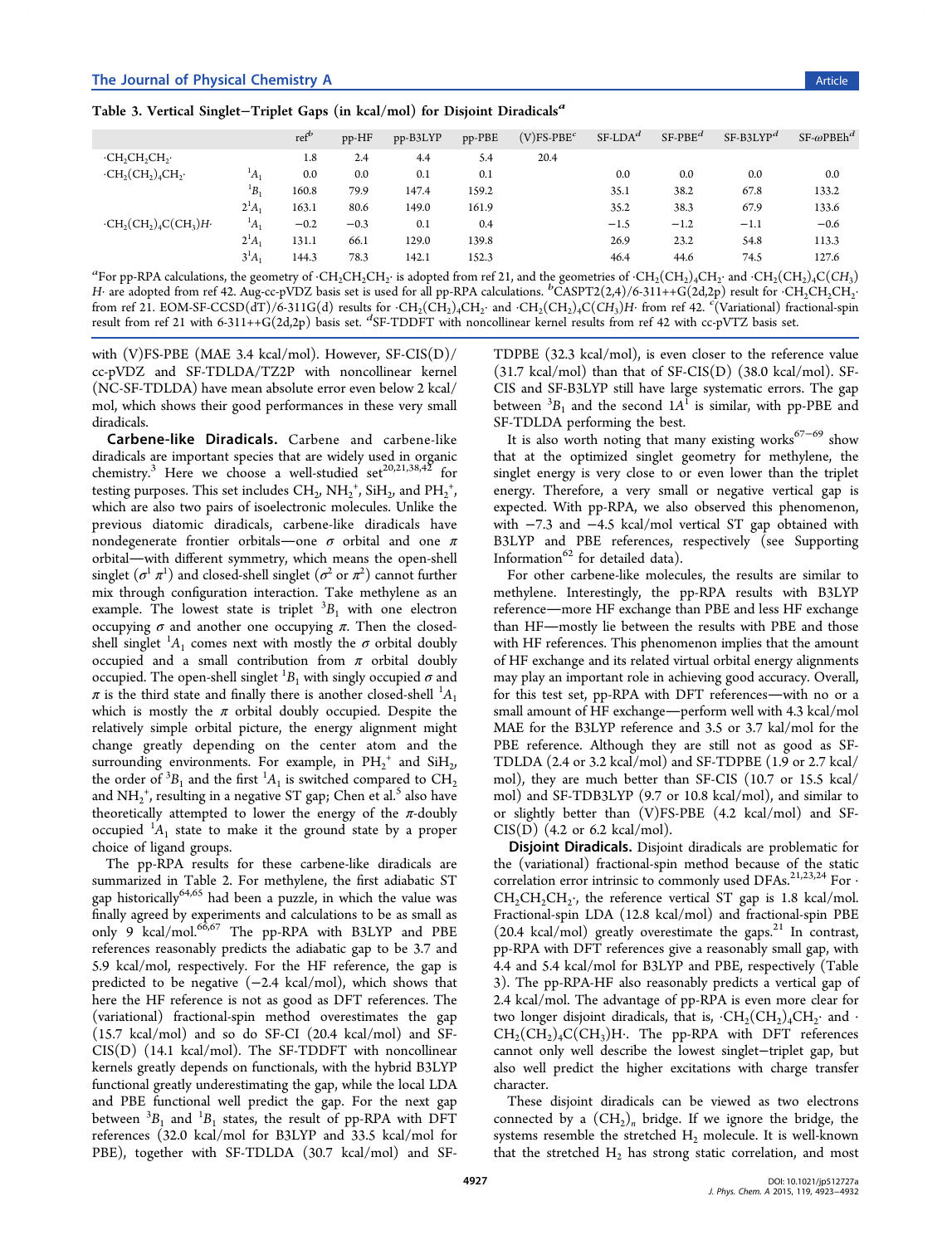|  |  |  | Table 4. Singlet–Triplet Gaps $^a$ (in kcal/mol) for Four- $\pi$ -Electron Diradicals $^b$ |  |
|--|--|--|--------------------------------------------------------------------------------------------|--|
|  |  |  |                                                                                            |  |

|                |        |        | ref $1^c$ ref $2^d$ |           |       |       | pp-HF pp-B3LYP pp-PBE $(V)FS-PBE^c$ SF-CIS <sup>f</sup> SF-CIS $(D)^f$ SF-LDA <sup>g</sup> SF-PBE <sup>g</sup> SF-B3LYP <sup>g</sup> SF- $\omega$ PBEh <sup>g</sup> |       |      |      |      |      |      |
|----------------|--------|--------|---------------------|-----------|-------|-------|---------------------------------------------------------------------------------------------------------------------------------------------------------------------|-------|------|------|------|------|------|
| <b>TMM</b>     |        | 16.7   |                     | 16.0 17.1 | 16.3  | 15.6  | 21.5                                                                                                                                                                | 23.5  | 23.6 | 15.6 | 17.2 | 17.0 | 16.4 |
|                |        | 19.1   | 19.5                | 26.4      | 33.9  | 35.5  |                                                                                                                                                                     | 20.4  | 20.6 | 13.0 | 13.3 | 15.9 | 18.8 |
|                | $2^1A$ |        | 79.5                | 76.6      | 107.3 | 114.4 |                                                                                                                                                                     | 151.7 | 82.3 | 30.5 | 33.9 | 46.6 | 68.7 |
| cyclobutadiene |        | $-8.1$ | 7.2                 | 6.7       | 6.5   | 16.5  |                                                                                                                                                                     |       |      |      |      |      |      |

a<br>Adiabatic gaps for TMM (correction based on eq 10a) and vertical gaps for square cyclobutadiene. <sup>b</sup>For pp-RPA calculations, the geometry of TMM and Cyclobutadiene are adopted from refs 38 and16, respectively. Aug-cc-pVDZ basis set is used for all pp-RPA calculations. c MCQDPT2(10,10)/cc-pVTZ results for TMM from ref 38. CASSCF/MkCCSD result for cyclobutadiene from ref 16. <sup>d</sup> EOM-SF-CCSD(dT)/6- 311G(d) results from ref 42.  $\ell$  (Variational) fractiona[l-spi](#page-3-0)n results from ref 21 with 6-311++G(2d,2p) basis set.  $\ell$ Spin-flip CI results from ref 38 with cc-pVQZ basis set. <sup>*8*</sup>SF-TDDFT with noncollinear ker[nel re](#page-7-0)su[lts](#page-7-0) from ref 42 with cc-pVTZ basis set.

single reference meth[ods](#page-7-0) will fail to describe the stretching process.<sup>24</sup> Meanwhile, it is also a challenge for DFAs to describe the charge transfer excitation in stretched  $H_2$  because of commo[n](#page-7-0) DFAs' large delocalization error. Similarly, with an additional  $(CH<sub>2</sub>)<sub>n</sub>$  bridge, these long disjoint diradicals become even more challenging. Fortunately, the subspace CISD treatment frees pp-RPA from static correlation and enables it to well describe the lowest  ${}^3A_1$  and  ${}^1A_1$  states. The full coulomb kernel enables pp-RPA to correctly capture the asymptotic behavior of charge-transfer excitations.<sup>46</sup> For spin-flip TDDFT, the employment of high spin references and spin-flip excitation operators also frees it from static co[rre](#page-7-0)lation error, thus the  ${}^{1}A_{1}$ – ${}^{3}A_{1}$  gap is well described by all functionals. However, when it comes to excitations, the erroneous DFA kernels in SF-TDDFT account for the greatly underestimated charge transfer excitations. Only when the long-range corrected functional (for example,  $\omega$ PBEh) is employed can the problem be relieved.

Four-Electron Diradicals. Diradicals with four  $\pi$  electrons also have a long history. They were discussed in detail in Borden and Davidson's work.<sup>75</sup> The non-Kekule molecule trimethylenemethane (TMM) is one of the examples.<sup>76–82</sup> In a single reference picture, TMM [h](#page-8-0)as four electrons occupying four  $\pi$  atomic orbitals. If there is  $D_{3h}$  geometry, th[ese fo](#page-8-0)ur  $\pi$ orbitals form one molecular orbital lying at the bottom, one at the top and two degenerate ones in the middle. Therefore, two electrons form a pair and occupy the lowest molecular orbital and two remaining electrons occupy the two degenerate orbitals, forming a diradical. A further mix of open-shell and closed-shell singlet determinants is allowed with  $D_{3h}$  geometry because of the proper symmetry of the degenerate orbitals. Therefore, the picture is much like the diatomic cases. According to Hund's rule, which is obeyed in this case, the triplets show lower energy than the singlets. When the  $D_{3h}$ symmetry is not preserved, the state degeneracy is broken. One state finds its global minimum at a twisted nonplanar geometry, and this state is assigned the symbol  ${}^{1}B_{1}$ . The other state has a local minimum with the restricted planar geometry, and it is assigned as the  ${}^{1\!}A_1$  state.<sup>77</sup> The calculated adiabatic ST gaps for TMM are summarized in Table 4. It can be seen that the lowest adiabatic ST gap  $({}^1B_1-{}^3A_2')$  $({}^1B_1-{}^3A_2')$  $({}^1B_1-{}^3A_2')$  is well predicted by pp-RPA with errors even less than 1 kcal/mol. However, for the second ST gap  $({}^{1}A_{1} - {}^{3}A'_{2})$ , the pp-RPA greatly overestimates the results. This overestimation is very likely to be related to the two bonding electrons treated with DFT. Even though in a singlereference picture these two electrons form a pair and occupy a  $b_1$  orbital that seems to play a less important role in determining the chemical properties of the diradical, this  $b_1$ orbital is very sensitive to the chemical environment at the optimized  ${}^{1}A_{1}$  geometry. With a restricted B3LYP SCF calculation for the singlet neutral system, in which the four

[e](#page-7-0)lectron[s](#page-7-0) line up [a](#page-7-0)s  $1b_1^2$   $1a_2^2$ , the  $b_1$  orbital mostly localizes as a  $\pi$ bond between the central atom and the closest carbon atom (Figure 3a). However, a calculation for the  $(N - 2)$ -electron



Figure 3. Orbital picture of the  $b_1$  orbital occupied by the two bonding  $\pi$  [electrons calculated with the B3LYP functional: \(a\) neutral singlet](http://pubs.acs.org/action/showImage?doi=10.1021/jp512727a&iName=master.img-003.jpg&w=239&h=94) calculation at optimized  ${}^{1}A_1$  geometry; (b)  $(N-2)$ -electron singlet calculation at optimized  ${}^{1}A_{1}$  geometry; (c) neutral triplet calculation (alpha orbital) at optimized  ${}^{1}A_{1}$  geometry; (d) neutral triplet calculation (beta orbital) at optimized  ${}^{1}A_{1}$  geometry; (e) neutral singlet calculation at optimized  ${}^{1}B_{1}$  geometry; (f) (N – 2)-electron singlet calculation at optimized  ${}^{1}B_{1}$  geometry; (g) neutral triplet calculation (alpha orbital) at optimized  ${}^{1}B_{1}$  geometry; (h) neutral triplet calculation (beta orbital) at optimized  ${}^{1}B_{1}$  geometry.

reference shows it to be much more diffuse onto the other two farther carbon atoms (Figure 3b). An unrestricted triplet calculation for the neutral system gives pictures between these two cases (Figure 3 orbitals c and d). Overall, from the most localized one to the most diffuse one, the order is neutral singlet orbital, neutral triplet beta orbital, neutral triplet alpha orbital, and finally the (N−2)-electron singlet orbital. The frozen  $b_1$  orbital for the  $(N - 2)$ -electron reference might be too diffuse compared to the real picture, making the  $(N - 2)$ electron core not well described. This inaccurate description of the core leads to the large error. Interestingly, in contrast, this  $b<sub>1</sub>$  orbital is not quite sensitive to the chemical environment at the optimized  ${}^{1}B_{1}$  geometry (Figure 3 orbitals e−h). Therefore, the frozen core should be close to the real picture and the vertical gap  $({}^{1}B_{1} - {}^{3}A'_{2})$  at the optimized  ${}^{1}B_{1}$  is well described, finally making the adiabatic gap also well predicted by pp-RPA.

Spin-flip TDDFT with LDA, PBE, and B3LYP functionals can also well predict the lowest  ${}^{1}B_{1} - {}^{3}A'_{2}$  gap. However, they greatly underestimate the two higher  ${}^{1}A_{1} - {}^{3}A_{2}$  gaps. Unlike pp-RPA, SF-TDDFT can correlate the lower non-HOMO excitation configurations, and therefore the error for SF-TDDFT mostly lies in the functional that is employed. When the long-range corrected functional ωPBEh with a larger portion of Hartree−Fock exchange is employed, the error gets smaller.

Another typical four-π-electron system is cyclobutadiene.27,29,83−<sup>89</sup> It has similar single-reference orbital picture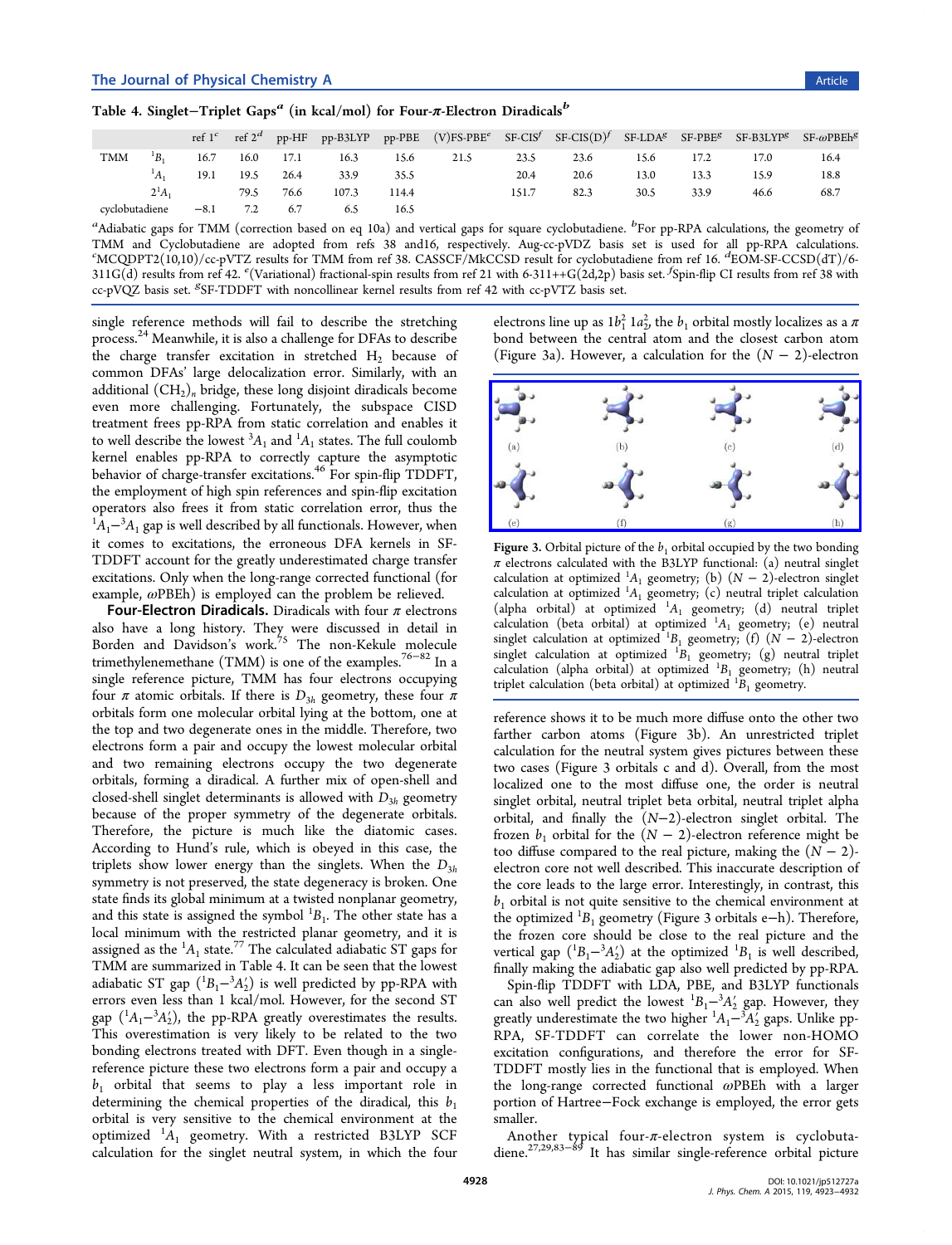## <span id="page-6-0"></span>Table 5. Adiabatic Singlet-Triplet Gaps (in kcal/mol) for Benzynes<sup>a</sup>

|       | exp <sup>b</sup> | pp-HF   | pp-B3LYP | pp-PBE | $SF-CIS^c$ | $SF-CI(D)^c$ | $SF-LDAd$ | $S F-PBE^d$ | $SF-B3LYPd$ | $SF$ - $\omega$ PBEh <sup>d</sup> |
|-------|------------------|---------|----------|--------|------------|--------------|-----------|-------------|-------------|-----------------------------------|
| $O -$ | $-37.5$          | $-45.6$ | $-37.4$  | e      | $-23.2$    | $-35.7$      | $-47.5$   | $-44.3$     | $-46.9$     | $-43.6$                           |
| $m-$  | $-21.0$          | $-35.5$ | $-22.1$  |        | $-3.82$    | $-19.4$      | $-29.0$   | $-27.7$     | $-26.1$     | $-20.8$                           |
|       | $-3.8$           | $-4.0$  | $-0.6$   | $-8.9$ | $-0.32$    | $-2.1$       | $-10.5$   | $-9.6$      | $-6.9$      | $-4.1$                            |

<sup>a</sup>The  $o$ - and m- benzyne geometries for pp-RPA calculations are adopted from ref 38; however, the p-benzyne geometry is adopted form ref 42 optimized by SF-CCSD method, which gives better optimized structure in terms of DFT total energy. Aug-cc-pVDZ basis set is used for all pp-RPA calculations. The adiabatic gap correction is based on eq 10b. <sup>b</sup> Experimental values from ref 94. <sup>c</sup> Spin-flip CI results from ref 38 with cc-pVQZ basis s[e](#page-7-0)t. <sup>d</sup>SF-TDDFT with noncollinear kernel results from ref 42 with cc-pVTZ basis set. <sup>e</sup>No results for PBE refere[nce](#page-7-0) because of an SCF convergence failure for the  $(N - 2)$ -electron system.

to TMM. However, thi[s](#page-7-0) molecule violates the Hund's [ru](#page-7-0)le—the open-shell singlet is lower in energy than the triplets, even though the single-reference frontier orbitals are degenerate. This is even true for the vertical gap of the square cyclobutadiene.<sup>90</sup> This phenomenon is related to the  $D_{4h}$ symmetry and its  $\Phi_2$  and  $\Phi_3$  are not degenerate and are of different symm[etr](#page-8-0)y. A pictorial explanation is given by Borden and Davidson<sup>'S</sup> by considering the molecule's  $D_{4h}$  symmetry and the possibility to localize degenerate MOs. The reference vertical ST g[ap](#page-8-0) for square cyclobutadiene is negative (−8.1 kcal/mol). Unfortunately, although much better than the fractional-spin method (16.5 kcal/mol), pp-RPA also predicts positive ST gaps (6.5−7.5 kcal/mol) whatever reference is used. This also may be related to the inaccurate frozen description of the two bonding  $\pi$  electrons, which should be described with more explicit correlation together with the two nonbonding electrons.

**Benzynes.** Benzyne has three isomers  $(o_1, m_1, p_1)$ . These isomers all have closed-shell singlets as the ground state, but they still hold some diradical characters with interesting chemistry behaviors that have been theoretically studied.<sup>38,42,91−93</sup> Following the ortho, meta, para sequence, the diradical character increases, resulting in a decrease of ST gaps. Th[e re](#page-7-0)[sul](#page-8-0)t[s](#page-9-0) are summarized in Table 5. There are some problems with the convergence of  $(N - 2)$ -electron systems with the PBE functional. Therefore, some PBE data are missing. Apart from that, the pp-RPA-DFT results are in good agreement with experimental results, especially with the B3LYP reference. The pp-RPA-B3LYP results are better than the SF-CIS and SF-TDDFT with LDA, PBE, and B3LYP functional. They are similar to  $SF-CIS(D)$  and  $SF-TD-\omega PBEh$ . Here pp-RPA-HF gives results with larger errors, probably because of the lack of dynamic correlation for the relatively large-size  $(N - 2)$ -electron reference. The good performance of pp-RPA-B3LYP on these relatively larger molecules shows that it might be promising to use pp-RPA in even larger and more complex diradical systems.

## ■ CONCLUSION

The pp-RPA describes diradical systems by starting from an SCF  $(N - 2)$ -electron reference, and then adding two electrons with explicit correlation. The relatively simpler  $(N - 2)$  system can be well described by a single-determinant DFT reference, while the two electrons are described in a subspace CI fashion. The combination of DFT with correlated wave function methods, as well as the treatment of all neutral states on the same footing,<sup>46</sup> enables pp-RPA to describe diradicals both accurately and efficiently. The bare coulomb kernel of pp-RPA ensures a cor[rec](#page-7-0)t description of charge separated and charge transferred state. In this work, we showed the pp-RPA results with HF, B3LYP, and PBE functionals for a variety of categories

of diradicals, including diatomic diradicals, carbene-like diradicals, disjoint diradicals, four-π-electron diradicals and larger benzyne diradicals. The difference between different functional references shows that the amount of HF exchange affects the final results by affecting the virtual orbital energies. As to the results, except for some states for the four- $\pi$ -electron diradicals with important correlation contributions from more than the two nonbonding electrons, the pp-RPA with DFT references generally gives rise to good results, which shows that pp-RPA is much more accurate than SF-CIS. It is comparable or better than (variational) the fractional-spin method. In some small diradical systems, such as diatomic diradicals and carbenelike diradicals, the error for pp-RPA is slightly larger than that of SF-TDDFT with LDA and PBE functionals. However, when it comes to more difficult disjoint diradicals and benzynes, the pp-RPA with DFT reference performs much better, and it becomes comparable to SF-CIS(D) and SF-TD@PBEh. Moreover, the pp-RPA is an inexpensive first order theory with  $O(r^4)$  scaling that is newly applied to molecular systems. Although further exploration of functionals and kernels may further improve the results and a better converging method may relieve some SCF convergence problems for the  $(N - 2)$ system, the pp-RPA is already now a reliable theoretical method for describing diradical systems and could be promising in solving much larger and more challenging diradical-related problems.

#### ■ ASSOCIATED CONTENT

#### **S** Supporting Information

Geometries, detailed calculation procedure, and detailed data. The Supporting Information is available free of charge on the ACS Publications website at DOI: 10.1021/jp512727a.

#### ■ [AUTHOR INFORMA](http://pubs.acs.org)TION

#### Corresponding Author

\*E-mail: Weitao.Yang@duke.edu.

#### Notes

The auth[ors declare no competin](mailto:Weitao.Yang@duke.edu)g financial interest.

## ■ ACKNOWLEDGMENTS

Funding support from the National Science Foundation (CHE-1362927) is greatly appreciated. We greatly thank Dr. Peng Zhang and Mr. Du Zhang for helpful discussions.

#### ■ REFERENCES

(1) Salem, L.; Rowland, C. The Electronic Properties of Diradicals. Angew. Chem., Int. Ed. 1972, 11, 92−111.

- (2) Abe, M. Diradicals. Chem. Rev. 2013, 113, 7011−7088.
- (3) Bertrand, G. Carbene Chemistry: From Fleeting Intermediates to Powerful Reagents; Marcel Dekker: New York, 2002.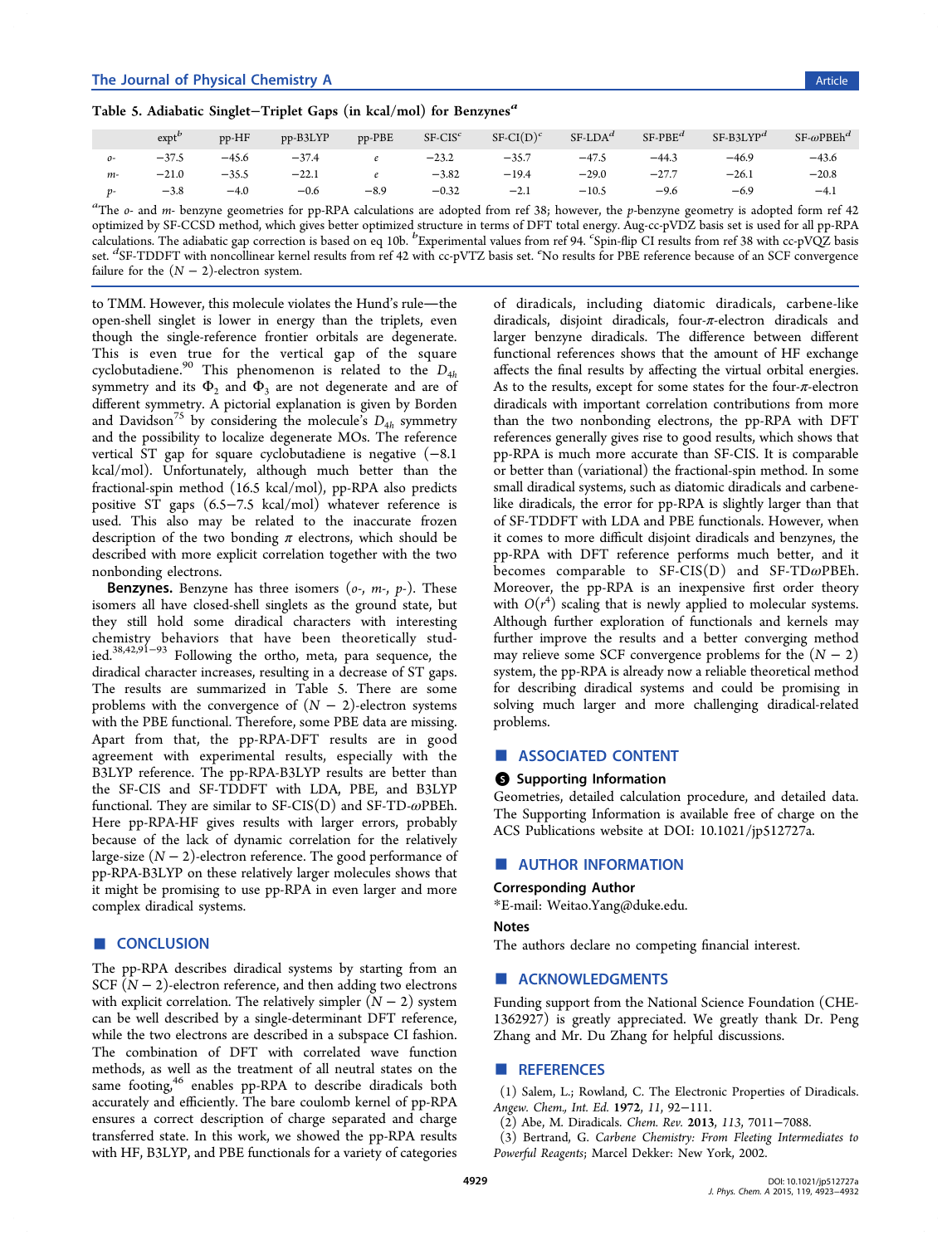<span id="page-7-0"></span>(4) Morita, Y.; Suzuki, S.; Sato, K.; Takui, T. Synthetic Organic Spin Chemistry for Structurally Well-Defined Open-Shell Graphene Fragments. Nat. Chem. 2011, 3, 197−204.

(5) Chen, B.; Rogachev, A. Y.; Hrovat, D. A.; Hoffmann, R.; Borden, W. T. How to Make the σ0π2 Singlet the Ground State of Carbenes. J. Am. Chem. Soc. 2013, 135, 13954−13964.

(6) Borden, W. T.; Davidson, E. R. Singlet-Triplet Energy Separations in Some Hydrocarbon Diradicals. Annu. Rev. Phys. Chem. 1979, 30, 125−153.

(7) Davidson, E. R. In Diradicals; Borden, W., Ed.; Wiley: 1982; pp 73−105.

(8) Rajca, A. Organic Diradicals and Polyradicals: From Spin Coupling to Magnetism? Chem. Rev. 1994, 94, 871−893.

(9) Roos, B. O. Advances in Chemical Physics; John Wiley & Sons, Inc.: 2007; pp 399−445.

(10) Szalay, P. G.; Müller, T.; Gidofalvi, G.; Lischka, H.; Shepard, R. Multiconfiguration Self-Consistent Field and Multireference Configuration Interaction Methods and Applications. Chem. Rev. 2012, 112, 108−181.

(11) Evangelista, F. A.; Allen, W. D.; Schaefer, H. F. Coupling Term Derivation and General Implementation of State-Specific Multireference Coupled Cluster Theories. J. Chem. Phys. 2007, 127, 024102.

(12) Hirao, K. Recent Advances in Multireference Methods; World Scientific: Singapore, 1999.

(13) Ziegler, T.; Rauk, A.; Baerends, E. On the Calculation of Multiplet Energies by the Hartree-Fock-Slater Method. Theor. Chim. Acta. 1977, 43, 261−271.

(14) Noodleman, L. Valence Bond Description of Antiferromagnetic Coupling in Transition Metal Dimers. J. Chem. Phys. 1981, 74, 5737− 5743.

(15) Yamaguchi, K.; Jensen, F.; Dorigo, A.; Houk, K. A Spin Correction Procedure for Unrestricted Hartree−Fock and Møller− Plesset Wavefunctions for Singlet Diradicals and Polyradicals. Chem. Phys. Lett. 1988, 149, 537−542.

(16) Saito, T.; Nishihara, S.; Yamanaka, S.; Kitagawa, Y.; Kawakami, T.; Yamada, S.; Isobe, H.; Okumura, M.; Yamaguchi, K. Symmetry and Broken Symmetry in Molecular Orbital Description of Unstable Molecules IV: Comparison between Single- and Multi-Reference Computational Results for Antiaromtic Molecules. Theor. Chem. Acc. 2011, 130, 749−763.

(17) Schlegel, H. B. Potential Energy Curves Using Unrestricted Möller−Plesset Perturbation Theory with Spin Annihilation. J. Chem. Phys. 1986, 84, 4530−4534.

(18) Chen, W.; Schlegel, H. B. Evaluation of S2 for Correlated Wave Functions and Spin Projection of Unrestricted Möller−Plesset Perturbation Theory. J. Chem. Phys. 1994, 101, 5957−5968.

(19) Wittbrodt, J. M.; Schlegel, H. B. Some Reasons Not To Use Spin Projected Density Functional Theory. J. Chem. Phys. 1996, 105, 6574−6577.

(20) Ess, D. H.; Johnson, E. R.; Hu, X.; Yang, W. Singlet-Triplet Energy Gaps for Diradicals from Fractional-Spin Density-Functional Theory. J. Phys. Chem. A 2011, 115, 76−83.

(21) Peng, D.; Hu, X.; Devarajan, D.; Ess, D. H.; Johnson, E. R.; Yang, W. Variational Fractional-Spin Density-Functional Theory for Diradicals. J. Chem. Phys. 2012, 137, 114112.

(22) Gunnarsson, O.; Lundqvist, B. I. Exchange and Correlation in Atoms, Molecules, and Solids by the Spin-Density-Functional Formalism. Phys. Rev. B 1976, 13, 4274−4298.

(23) Cohen, A. J.; Mori-Sánchez, P.; Yang, W. Insights into Current Limitations of Density Functional Theory. Science 2008, 321, 792− 794.

(24) Cohen, A. J.; Mori-Sánchez, P.; Yang, W. Challenges for Density Functional Theory. Chem. Rev. 2012, 112, 289−320.

(25) Krylov, A. I. Size-Consistent Wave Functions for Bond-Breaking: The Equation-of-Motion Spin-Flip Model. Chem. Phys. Lett. 2001, 338, 375−384.

(26) Krylov, A. I. Spin-Flip Equation-of-Motion Coupled-Cluster Electronic Structure Method for a Description of Excited States, Bond Breaking, Diradicals, and Triradicals. Acc. Chem. Res. 2006, 39, 83−91.

(27) Levchenko, S. V.; Krylov, A. I. Equation-of-Motion Spin-Flip Coupled-Cluster Model with Single and Double Substitutions: Theory and Application to Cyclobutadiene. J. Chem. Phys. 2004, 120, 175− 185.

(28) Slipchenko, L. V.; Krylov, A. I. Spin-Conserving and Spin-Flipping Equation-of-Motion Coupled-Cluster Method with Triple Excitations. J. Chem. Phys. 2005, 123, 084107.

(29) Manohar, P. U.; Krylov, A. I. A Noniterative Perturbative Triples Correction for the Spin-Flipping and Spin-Conserving Equation-of-Motion Coupled-Cluster Methods with Single and Double Substitutions. J. Chem. Phys. 2008, 129, 194105.

(30) Krylov, A. I. Spin-Flip Configuration Interaction: An Electronic Structure Model That Is Both Variational and Size-Consistent. Chem. Phys. Lett. 2001, 350, 522−530.

(31) Krylov, A. I.; Sherrill, C. D. Perturbative Corrections to the Equation-of-Motion Spin-Flip Self-Consistent Field Model: Application to Bond-Breaking and Equilibrium Properties of Diradicals. J. Chem. Phys. 2002, 116, 3194−3203.

(32) Casanova, D.; Head-Gordon, M. Restricted Active Space Spin-Flip Configuration Interaction Approach: Theory, Implementation and Examples. Phys. Chem. Chem. Phys. 2009, 11, 9779−9790.

(33) Zimmerman, P. M.; Bell, F.; Goldey, M.; Bell, A. T.; Head-Gordon, M. Restricted Active Space Spin-Flip Configuration Interaction: Theory and Examples for Multiple Spin Flips with Odd Numbers of Electrons. J. Chem. Phys. 2012, 137, 164110.

(34) Shao, Y.; Head-Gordon, M.; Krylov, A. I. The Spin-Flip Approach within Time-Dependent Density Functional Theory: Theory and Applications to Diradicals. J. Chem. Phys. 2003, 118, 4807−4818.

(35) Wang, F.; Ziegler, T. Time-Dependent Density Functional Theory Based on a Noncollinear Formulation of the Exchange-Correlation Potential. J. Chem. Phys. 2004, 121, 12191−12196.

(36) Wang, F.; Ziegler, T. The Performance of Time-Dependent Density Functional Theory Based on a Noncollinear Exchange-Correlation Potential in the Calculations of Excitation Energies. J. Chem. Phys. 2005, 122, 074109.

(37) Wang, F.; Ziegler, T. Use of Noncollinear Exchange-Correlation Potentials in Multiplet Resolutions by Time-Dependent Density Functional Theory. Int. J. Quantum Chem. 2006, 106, 2545−2550.

(38) Slipchenko, L. V.; Krylov, A. I. Singlet-Triplet Gaps in Diradicals by the Spin-Flip Approach: A Benchmark Study. J. Chem. Phys. 2002, 117, 4694−4708.

(39) Rinkevicius, Z.; Ågren, H. Spin-Flip Time Dependent Density Functional Theory for Singlet-Triplet Splittings in  $\sigma$ , $\sigma$ -Biradicals. Chem. Phys. Lett. 2010, 491, 132−135.

(40) Huix-Rotllant, M.; Natarajan, B.; Ipatov, A.; Muhavini Wawire, C.; Deutsch, T.; Casida, M. E. Assessment of Noncollinear Spin-Flip Tamm-Dancoff Approximation Time-Dependent Density-Functional Theory for the Photochemical Ring-Opening of Oxirane. Phys. Chem. Chem. Phys. 2010, 12, 12811−12825.

(41) Li, Z.; Liu, W. Theoretical and Numerical Assessments of Spin-Flip Time-Dependent Density Functional Theory. J. Chem. Phys. 2012, 136, 024107.

(42) Bernard, Y. A.; Shao, Y.; Krylov, A. I. General Formulation of Spin-Flip Time-Dependent Density Functional Theory Using Non-Collinear Kernels: Theory, Implementation, and Benchmarks. J. Chem. Phys. 2012, 136, 204103.

(43) Li, Z.; Liu, W. Spin-Adapted Open-Shell Random Phase Approximation and Time-Dependent Density Functional Theory. I. Theory. J. Chem. Phys. 2010, 133, 064106.

(44) Li, Z.; Liu, W.; Zhang, Y.; Suo, B. Spin-Adapted Open-Shell Time-Dependent Density Functional Theory. II. Theory and Pilot Application. J. Chem. Phys. 2011, 134, 134101.

(45) Li, Z.; Liu, W. Spin-Adapted Open-Shell Time-Dependent Density Functional Theory. III. An Even Better and Simpler Formulation. J. Chem. Phys. 2011, 135, 194106.

(46) Yang, Y.; van Aggelen, H.; Yang, W. Double, Rydberg and Charge Transfer Excitations from Pairing Matrix Fluctuation and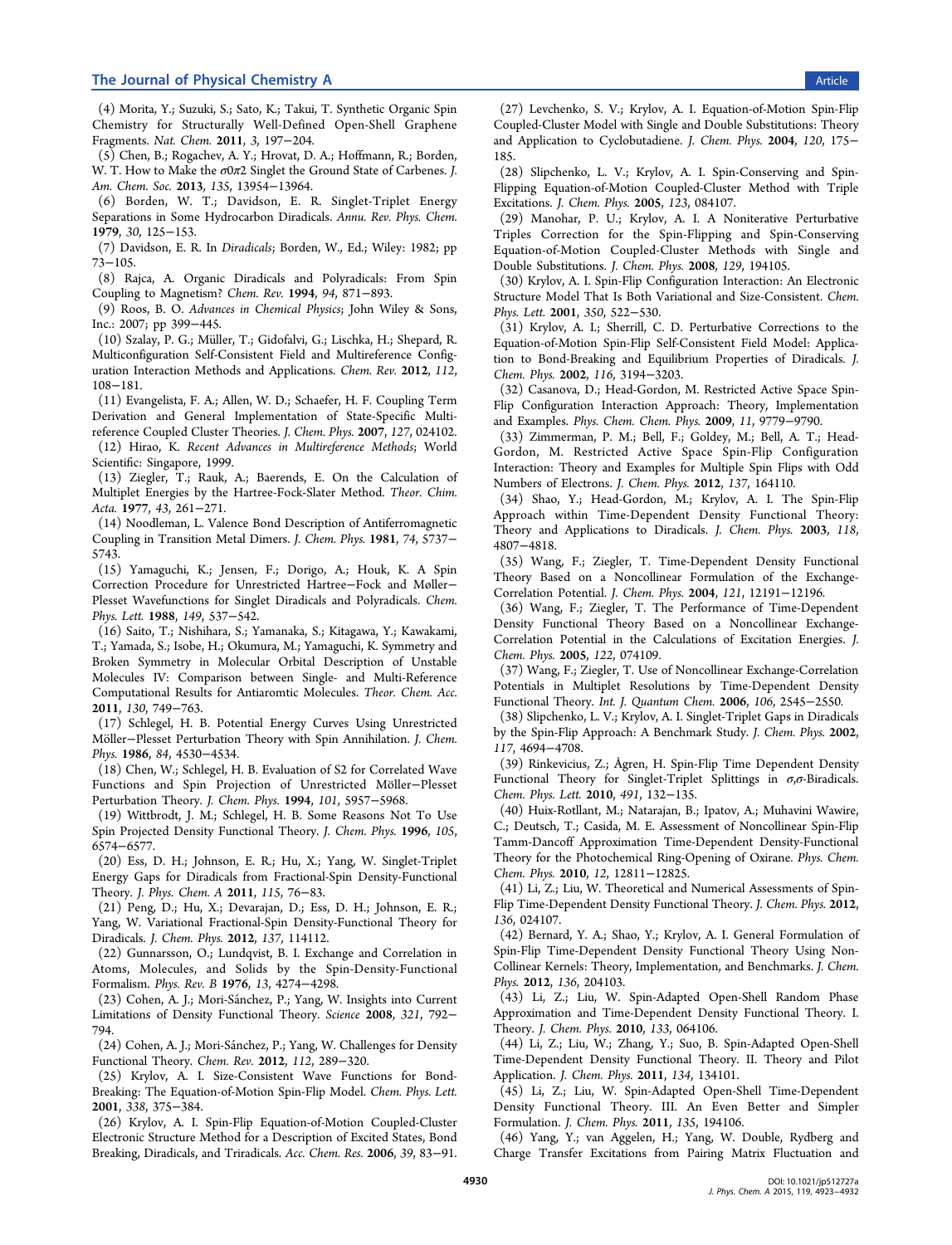<span id="page-8-0"></span>Particle−Particle Random Phase Approximation. J. Chem. Phys. 2013, 139, 224105.

(47) Peng, D.; van Aggelen, H.; Yang, Y.; Yang, W. Linear-Response Time-Dependent Density-Functional Theory with Pairing Fields. J. Chem. Phys. 2014, 140, 18A522.

(48) Yang, Y.; Peng, D.; Lu, J.; Yang, W. Excitation Energies from Particle−Particle Random Phase Approximation: Davidson Algorithm and Benchmark Studies. J. Chem. Phys. 2014, 141, 124104.

(49) Zhang, D.; Peng, D.; Zhang, P.; Yang, W. Analytic Gradients, Geometry Optimization and Excited State Potential Energy Surfaces from the Particle−Particle Random Phase Approximation. Phys. Chem. Chem. Phys. 2015, 17, 1025−1038.

(50) Peng, D.; Yang, Y.; Zhang, P.; Yang, W. Restricted Second Random Phase Approximations and Tamm−Dancoff Approximations for Electronic Excitation Energy Calculations. J. Chem. Phys. 2014, 141, 214102.

(51) Ring, P.; Schuck, P. The Nuclear Many-Body Problem; Physics and Astronomy Online Library; Springer: New York, 2004.

(52) Rowe, D. J. Equations-of-Motion Method and the Extended Shell Model. Rev. Mod. Phys. 1968, 40, 153−166.

(53) van Aggelen, H.; Yang, Y.; Yang, W. Exchange-Correlation Energy from Pairing Matrix Fluctuation and the Particle−Particle Random-Phase Approximation. Phys. Rev. A 2013, 88, 030501.

(54) van Aggelen, H.; Yang, Y.; Yang, W. Exchange-Correlation Energy from Pairing Matrix Fluctuation and the Particle−Particle Random Phase Approximation. J. Chem. Phys. 2014, 140, 18A511.

(55) Sattelmeyer, K. W., III; H.F, S.; Stanton, J. F. Use of 2h and 3hp-like Coupled-Cluster Tamm−Dancoff Approaches for the Equilibrium Properties of Ozone. Chem. Phys. Lett. 2003, 378, 42−46.

(56) Shen, J.; Piecuch, P. Doubly Electron-Attached and Doubly Ionized Equation-of-Motion Coupled-Cluster Methods with 4- Particle−2-Hole and 4-Hole−2-Particle Excitations and Their Active-Space Extensions. J. Chem. Phys. 2013, 138, 194102.

(57) Lee, C.; Yang, W.; Parr, R. G. Development of the Colle− Salvetti Correlation-Energy Formula into a Functional of the Electron Density. Phys. Rev. B 1988, 37, 785−789.

(58) Becke, A. D. Density-Functional Thermochemistry. III. The Role of Exact Exchange. J. Chem. Phys. 1993, 98, 5648−5652.

(59) Perdew, J. P.; Burke, K.; Ernzerhof, M. Generalized Gradient Approximation Made Simple. Phys. Rev. Lett. 1996, 77, 3865−3868.

(60) Yang, Y.; van Aggelen, H.; Steinmann, S. N.; Peng, D.; Yang, W. Benchmark Tests and Spin Adaptation for the Particle−Particle Random Phase Approximation. J. Chem. Phys. 2013, 139, 174110.

(61) An in-house program for QM/MM simulations

(62) See Supporting Information.

(63) Herzberg, G., Huber, K. Molecular Spectra and Molecular Structure: Constants of Diatomic Molecules; Molecular Spectra and Molecular [Structure;](#page-6-0) [Van](#page-6-0) [Nostrand](#page-6-0) Reinhold: New York, 1979.

(64) Mulliken, R. S. Electronic Structures of Polyatomic Molecules and Valence. II. Quantum Theory of the Double Bond. Phys. Rev. 1932, 41, 751−758.

(65) Herzberg, G.; Shoosmith, J. Spectrum and Structure of the Free Methylene Radical. Nature 1959, 183, 1801−1802.

(66) Harrison, J. F. Structure of Methylene. Acc. Chem. Res. 1974, 7, 378−384.

(67) Shavitt, I. Geometry and Singlet-Triplet Energy Gap in Methylene: A Critical Review of Experimental and Theoretical Determinations. Tetrahedron 1985, 41, 1531−1542.

(68) Shih, S.-K.; Peyerimhoff, S. D.; Buenker, R. J.; Peric, M. ́ Calculation of the Electron Affinity and 1A1-3B1T0 Value of Methylene Using the ab Initio MRD CI Method for a Large AO Basis. Chem. Phys. Lett. 1978, 55, 206−212.

(69) Jarzecki, A. A.; Davidson, E. R. Does Unrestricted Møller− Plesset Perturbation Theory for Low Spin Converge When the System Has a Triplet Ground State? J. Phys. Chem. A 1998, 102, 4742−4746.

(70) Gu, J.-P.; Hirsch, G.; Buenker, R.; Brumm, M.; Osmann, G.; Bunker, P.; Jensen, P. A Theoretical Study of the Absorption Spectrum of Singlet CH2. J. Mol. Struct. 2000, 517 - 518, 247−264.

(71) Osmann, G.; Bunker, P.; Jensen, P.; Kraemer, W. An ab Initio Study of the NH<sub>2</sub>+ Absorption Spectrum. J. Mol. Spectrosc. 1997, 186, 319−334.

(72) Berkowitz, J.; Greene, J. P.; Cho, H.; Ruščić, B. Photoionization Mass Spectrometric Studies of SiH<sub>n</sub> (n = 1–4). J. Chem. Phys. 1987, 86, 1235−1248.

(73) Escribano, R.; Campargue, A. Absorption Spectroscopy of  $SiH<sub>2</sub>$ near 640 nm. J. Chem. Phys. 1998, 108, 6249−6257.

(74) Berkowitz, J.; Cho, H. A Photoionization Study of PH:PH2 Revisited. J. Chem. Phys. 1989, 90, 1−6.

(75) Borden, W. T.; Davidson, E. R. Theoretical Studies of Diradicals Containing Four  $\pi$  Electrons. Acc. Chem. Res. 1981, 14, 69-76.

(76) Dowd, P. Trimethylenemethane. J. Am. Chem. Soc. 1966, 88, 2587−2589.

(77) Feller, D.; Tanaka, K.; Davidson, E. R.; Borden, W. T. Potential Surface for the Methylenecyclopropane Rearrangement. J. Am. Chem. Soc. 1982, 104, 967−972.

(78) Feller, D.; Davidson, E. R.; Borden, W. T. Ab Initio CI Calculations of the Energy Difference between Trimethylenemethane and Butadiene. Isr. J. Chem. 1983, 23, 105−108.

(79) Ma, B., III; H.F, S. Singlet−Triplet Energy Separation and Barrier for Ring Closure for Trimethylenemethane and Its Complexes. Chem. Phys. 1996, 207, 31−41.

(80) Wenthold, P. G.; Hu, J.; Squires, R. R.; Lineberger, W. C. Photoelectron Spectroscopy of the Trimethylene−Methane Negative Ion. The Singlet-Triplet Splitting of Trimethylenemethane. J. Am. Chem. Soc. 1996, 118, 475−476.

(81) Cramer, C. J.; Smith, B. A. Trimethylenemethane. Comparison of Multiconfiguration Self-Consistent Field and Density Functional Methods for a Non-KekuléHydrocarbon. J. Phys. Chem. 1996, 100, 9664−9670.

(82) Slipchenko, L. V.; Krylov, A. I. Electronic Structure of the Trimethylenemethane Diradical in Its Ground and Electronically Excited States: Bonding, Equilibrium Geometries, and Vibrational Frequencies. J. Chem. Phys. 2003, 118, 6874−6883.

(83) Allinger, N.; Gilardeau, C.; Chow, L. Organic Quantum Chemistry XVI: A Theoretical Study of the Structures and Electronic Spectra of Cyclobutadiene and Dimethylenecyclobutene. Tetrahedron 1968, 24, 2401−2406.

(84) Buenker, R. J.; Peyerimhoff, S. D. Ab Initio Study on the Stability and Geometry of Cyclobutadiene. J. Chem. Phys. 1968, 48, 354−373.

(85) Borden, W. T.; Davidson, E. R.; Hart, P. The Potential Surfaces for the Lowest Singlet and Triplet States of Cyclobutadiene. J. Am. Chem. Soc. 1978, 100, 388−392.

(86) Bally, T.; Masamune, S. Cyclobutadiene. Tetrahedron 1980, 36, 343−370.

(87) Filatov, M.; Shaik, S. Application of Spin-Restricted Open-Shell Kohn−Sham Method to Atomic and Molecular Multiplet States. J. Chem. Phys. 1999, 110, 116−125.

(88) Lyakh, D. I.; Lotrich, V. F.; Bartlett, R. J. The 'Tailored' CCSD(T) Description of the Automerization of Cyclobutadiene. Chem. Phys. Lett. 2011, 501, 166−171.

(89) Boguslawski, K.; Tecmer, P.; Bultinck, P.; De Baerdemacker, S.; Van Neck, D.; Ayers, P. W. Nonvariational Orbital Optimization Techniques for the AP1roG Wave Function. J. Chem. Theory Comput. 2014, 10, 4873−4882.

(90) Eckert-Maksic, M.; Vazdar, M.; Barbatti, M.; Lischka, H.; ́ Maksic, Z. B. Automerization Reaction of Cyclobutadiene and Its ́ Barrier Height: an ab Initio Benchmark Multireference Average-Quadratic Coupled Cluster Study. J. Chem. Phys. 2006, 125, 064310.

(91) Clark, A. E.; Davidson, E. R. Model Studies of Hydrogen Atom Addition and Abstraction Processes Involving ortho-, meta-, and para-Benzynes. J. Am. Chem. Soc. 2001, 123, 10691−10698.

(92) Clark, A. E.; Davidson, E. R. Local Spin III: Wave Function Analysis along a Reaction Coordinate, H Atom Abstraction, and Addition Processes of Benzyne. J. Phys. Chem. A 2002, 106, 6890− 6896.